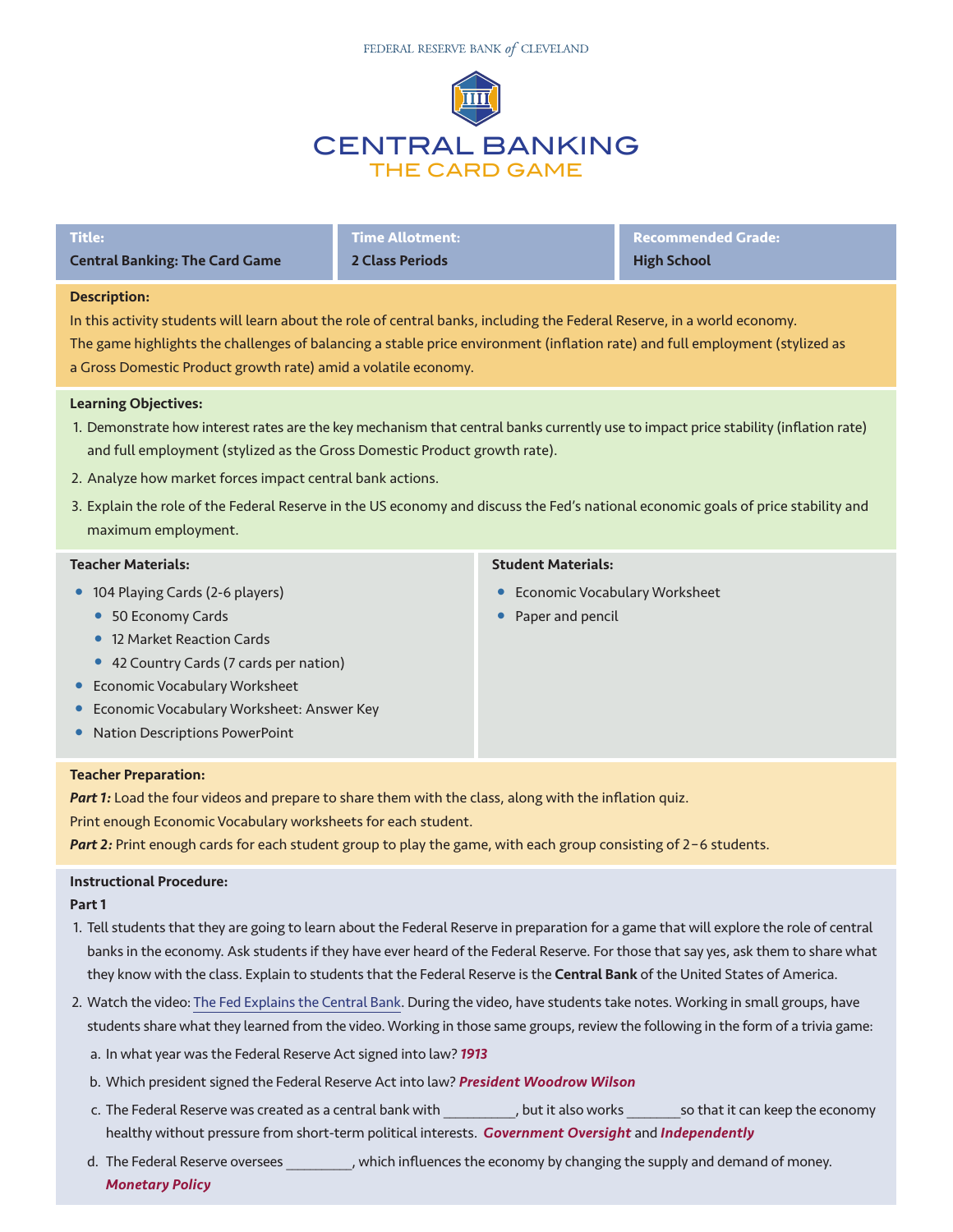

- e. The Federal Reserve System is made up of which entities? *The Board of Governors, based in Washington, DC, and 12 regional Federal Reserve Banks spread out across the country*.
- f. Every six weeks or so, members of the Board of Governors and Reserve Banks meet to discuss and determine monetary policy. What is this meeting called? *The Federal Open Market Committee* (FOMC)
- g. The Federal Reserve carries out its dual mandate given by Congress in 1977. What is this dual mandate? *Stable Prices and Full or Maximum Employment*.
- 3. Explain to students that the dual mandate of Stable Prices and Maximum Employment are two goals that have inherent tension with each other. Generally, maximum employment comes from having a very strong economy that rapidly grows. However, a very strong economy is generally accompanied by an increase in many prices, which is in direct contradiction with the goal of price stability. Consequently, the Federal Reserve attempts to support maximum economic growth to the extent that it does not trigger excessive inflation. Explain to students that this concept is something they will revisit during the activity in Part 2.
- 4. Watch the video[: The Fed Explains Monetary Policy.](www.atlantafed.org/about/fed-explained/2016/monetary-policy.aspx) During the video, have students take notes. Working in small groups, have students share what they learned from the video. As a class, review the following concepts in step 5.
- 5. To build a healthy economy, the FOMC needs good tools. If the Fed needs to adjust interest rates to affect inflation, it uses some of the following tools:
	- a. Open Market Operations the buying and selling of government securities
	- b. Federal Funds Rate—the interest rate banks pay each other for borrowing money. Interest rate management is a primary tool that modern central banks employ to meet their economic goals. The federal funds rate may not initially seem like an important interest rate to target, but it is critical. The federal funds rate is one factor that can affect the GDP growth rate, inflation rate, the price of the home you live in, the value of the car you drive, the cost of food, and even the clothing you wear. This is because the federal funds rate impacts bank funding, which in turn drives deposit and loan interest rates across the country. Further, monetary policies influence currency valuation, affecting the prices of goods and services in an interconnected, global economy.
	- c. Reserve Requirements—the percentage of deposits that banks must keep in reserve
	- d. Forward Guidance communications about monetary policy goals, tools, and progress to the public
- 6. Watch the video: [The Fed Explains Inflation](www.atlantafed.org/about/fed-explained/2012/inflation.aspx). During the video, have students take notes. As a class, review the notes, then as a class, take the Inflation 101 quiz. To learn more about inflation, students can browse the [Center for Inflation Research](www.clevelandfed.org/en/our-research/center-for-inflation-research.aspx) and watch the three short videos under Inflation 101.
- 7 . Watch the video: [The Fed Explains Real versus Potential GDP. D](www.atlantafed.org/about/fed-explained/2012/gdp.aspx)uring the video, have students take notes. As a class, review the notes, then ask students how they would calculate their potential GDP. Choose a few students to share their responses.
- 8. Working in pairs, have students complete the worksheet: Economic Vocabulary. When complete, review it as a class.

## Part 2

- 1. Explain to students that today they are going to learn about the role of central banks in the economy by playing a card game. To begin, it may be useful to review the concept of a central bank, using the Federal Reserve as an example. Explain to students that throughout the card game, they will draw on many of the concepts discussed previously.
- 2. Review the rules of the game and walk the students through a practice round.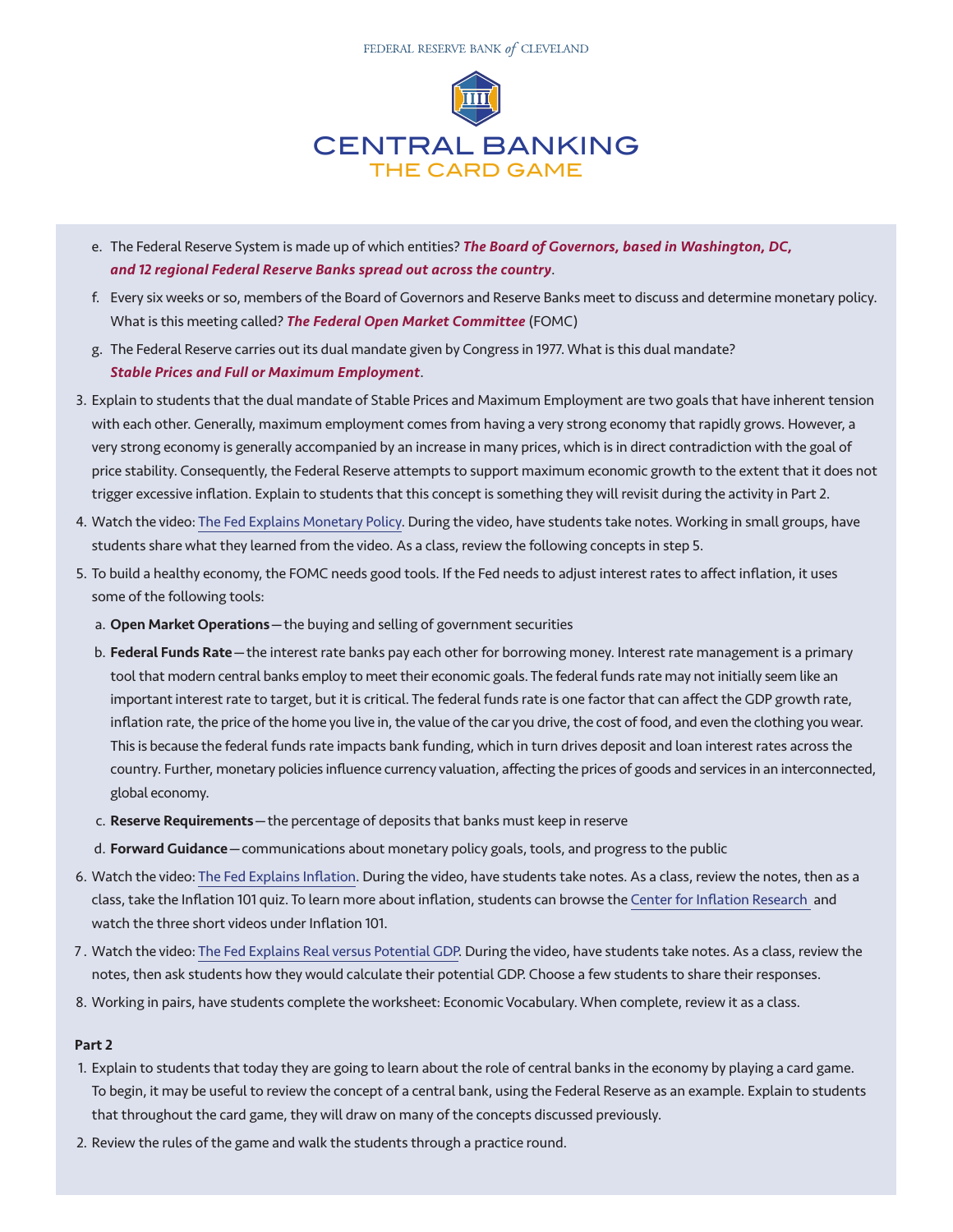

# Set-up for Each Student Group (4-6 Students)

- The 50 Economy cards should be shuffled and placed face down in a pile in the center of the game area.
- The 12 Market Reaction cards should be shuffled and placed face down in a separate pile in the center of the game area.
- Each player will select a nation/currency bloc to represent. The options are the European Union, the United States of America, the People's Republic of China, Japan, the Republic of India, and the United Kingdom of Great Britain and Northern Ireland. When choosing a nation/currency bloc, show students the Nation Descriptions PowerPoint and review each country with the class.
- Each player will take the 7 cards that are unique to their selected nation/currency bloc (3–GDP Growth, 3–Inflation Rate, 1–Economic Prosperity Points) and divide them into three separate piles (GDP Growth Rate, Inflation Rate, and Economic Prosperity Point). They will then place the three piles face up in front of them.
- The number at the top of each card is the current rate for GDP Growth and the Inflation Rate. The number at the top of the Economic Prosperity card is your point count. To begin the game, each player must set the current rate as: GDP Growth Rate at 4.00%, and Inflation Rate at 3.00%. Your Economic Prosperity Points will start at 0.

### Rules

- The youngest player will go first and then play continues to the left.
- The goal of the game is to achieve 3 Economic Prosperity Points for your nation. Alternatively, if a longer game is desired, use both sides of the Economic Prosperity Points card and alter the goal to achieve 7 Economic Prosperity Points. The first nation to reach the Economic Prosperity Points goal is the winner. However, more than one nation may win, provided each nation reaches this number of points on the same round as the first nation to achieve it. Put another way, after a player reaches the Economic Prosperity Points goal, the rest of the current round is played out, and more than one winner may result.
- To obtain Economic Prosperity Points, each player must manage to get both their GDP Growth Rate (GDP GR) and Inflation Rate (IR) within a golden numeric band (3.00-5.00% for GDP GR and 2.00-4.00% for IR) by the end of their turn. If both the GDP GR and IR are in this band at the end of their turn, 1 Economic Prosperity Point is gained. For reference, the golden numeric band for GDP GR and IR are marked in gold on the playing cards.
	- The golden numeric band is an artificial range created for the game. In the real world, a central bank often has a desirable target for the inflation rate. The inflation rate is impacted by the economic growth within a country or the GDP growth rate. For example, the Federal Reserve has a current target inflation rate of 2% over the long run.

## On Each Player's Turn There Are Four Phases

- 1. *Economy Card Phase*: Take one card from the top of the *Economy* pile and turn it over for everyone to see. Each *Economy* card potentially indicates a change to the GDP GR or the IR. The player who drew the card moves their nation's GDP GR and/or IR according to the card, and then the *Economy* card is placed in a discard pile. For example, a player turns over the *Economy* card, and it says Productivity Gains with GDP GR up 1.25% and IR unchanged. They would then adjust their GDP GR from the starting 4.00% to 5.25%. Because the IR is unchanged, their nation would remain at the starting rate of 3.00%.
	- Most *Economy* cards affect only the player who turned the card over. However, there are six cards that affect more than one player at a time. In the real world, a significant event can impact multiple countries. For example, the North American Free Trade Agreement, from 1994-2020, quadrupled trade between the US, Canada, and Mexico.
	- Note: If the *Economy* draw pile is all used up without a winner, turn the respective discarded card pile over, shuffle, and continue play with a newly shuffled pile.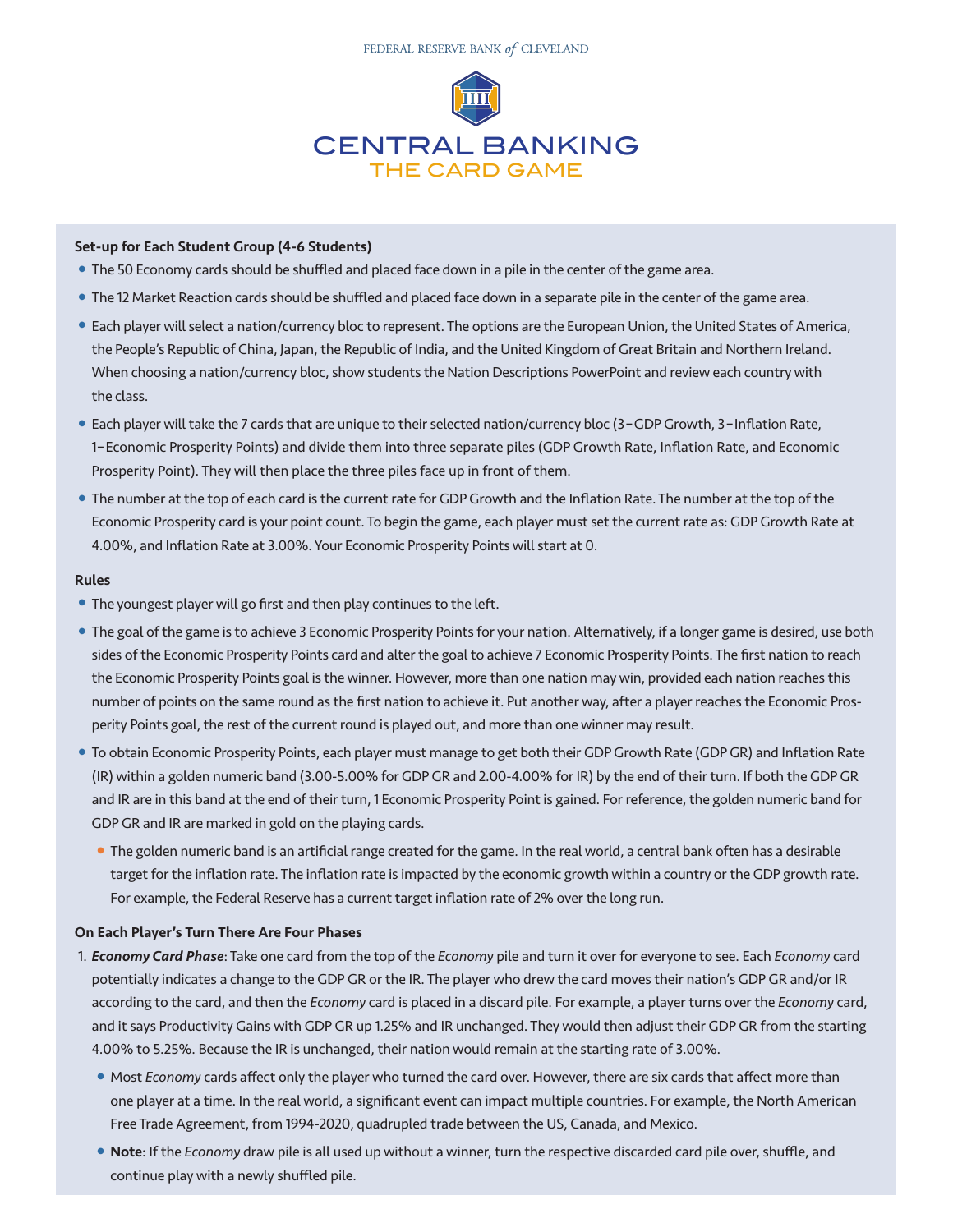

- 2. *Interest Rate Adjustment Phase*: Central banks do not control GDP GR and IR directly; instead, they alter interest rates in hopes that it will have a positive influence on GDP GR and IR. After adjusting the GDP GR and/or IR for the effects of the *Economy* card, the player must decide during this phase how they want to influence GDP GR and IR using interest rates, hopefully ending the turn within the golden numeric band and earning an Economic Prosperity Point. For game purposes, the Interest Rate Adjustment phase always affects the GDP GR and the IR exactly the same. The player can attempt to adjust their GDP GR and IR up or down a maximum of 1.00% a round, and each change must be in increments of 0.25% (0.25%, 0.5%, 0.75%, or 1.00%). To make an interest rate change to attempt to influence GDP GR and IR, the player must do the following:
	- If attempting to move GDP GR and IR higher, then interest rates should move downward. The player should say, "My nation is lowering interest rates to attempt to raise the GDP GR and the IR by [amount of change]." However, the player does not actually move GDP GR or IR at this time.
	- If attempting to move GDP GR and IR lower instead, then interest rates should move upward. The player should say, "My nation is raising interest rates to attempt to lower the GDP GR and the IR by [amount of change]." However, the player does not actually move GDP GR or IR at this time.
	- For example, if the player's GDP GR is at 5.25% and the IR is at 3.00% after the Economy Card Phase, the GDP GR must be lowered to fall within the golden numeric band and earn the player an Economic Prosperity Point. Since GDP GR and IR move in the same direction and the same amount, the player has multiple options. The player could choose to do nothing (which would not be wise as there would be no chance of scoring a point) or to attempt to lower GDP GR and IR by 0.25%, 0.50%, 0.75%, or a full 1.00%. Since the IR is currently within the golden numeric band and the GDP GR needs to be lowered only a slight amount, the player chooses to attempt to lower both GDP GR and IR by 0.50%. To do this, the player's central bank must raise interest rates. The player tells the other players, "My nation is raising interest rates to attempt to lower the GDP GR and IR by 0.50%." The player then moves to the Market Reaction Phase to see how their interest rate movement impacted their nation's economy.
	- For a different example, a player tries to increase the GDP GR and IR by 0.25% to hopefully reach the golden numeric band and score an Economic Prosperity Point. On the Interest Rate Adjustment Phase, the player need only announce to the other players, "My nation is lowering interest rates to raise the GDP GR and IR by 0.25%." The player then moves to the Market Reaction Phase to see how this interest rate adjustment impacted their nation.
		- Note: The inverse relationship between interest rates and IR/GDP GR is a core concept of this game.
- 3. *Market Reaction Phase*: If a player made an interest rate adjustment in the *Interest Rate Adjustment Phase*, then the *Market Reaction Phase* is the next game action. However, if the player didn't make an interest rate adjustment during that phase, the *Market Reaction Phase* is skipped, and the player goes immediately to the *Scoring Phase*.

 The *Market Reaction Phase* is where the central bank learns whether its adjustment to interest rates had the desired impact to the GDP GR and IR. The player takes the top card from the Market Reaction pile and turns the card over for all to see:

- A "Receptive Reaction" card means that both GDP GR and IR move exactly as the player declared in the Interest Rate Adjustment Phase. The player now makes the adjustment to GDP GR and IR, discards the *Market Reaction* card, and then moves to the Scoring Phase.
- An "Irrational Exuberance" card means that GDP GR and IR moves twice as much as the player declared in the Interest Rate Adjustment Phase. The player now makes the adjustment to GDP GR and IR at twice what was declared in the Interest Rate Adjustment Phase, and the player discards the *Market Reaction* card. The player then moves to the Scoring Phase.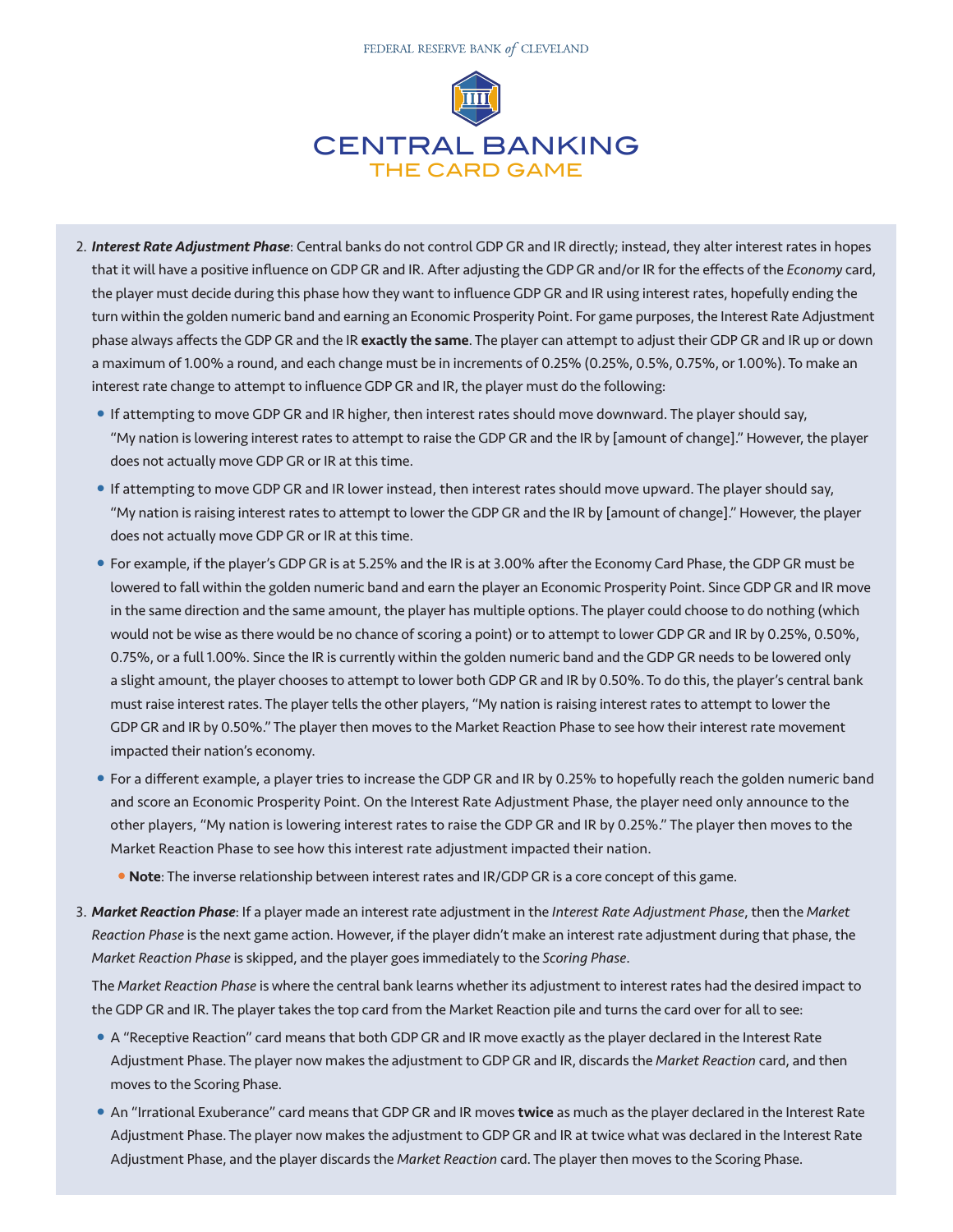

- A "Cold Shoulder!" card means that both the GDP GR and IR do not move at all, despite the player's actions. The player discards the *Market Reaction* card and then moves to the Scoring Phase.
- Note: If the Market Reaction draw pile is all used up without a winner, turn the respective discarded card pile over, shuffle, and continue play with a newly shuffled pile.
- Note: GDP GR cannot fall below 1% or rise above 6.75% in the game. Similarly, IR cannot fall below 0% or rise above 5.75% in the game.
- 4. *Scoring Phase*: If both GDP GR and IR are in the golden numeric band (GDP GR from 3.00%–5.00% and IR from 2.00%–4.00%) after the above phases are complete, the player earns one new Economic Prosperity Point. The player's Economic Prosperity Point card is then adjusted to reflect the additional point, and the player's turn ends. If both GDP GR and IR at the end of the turn are not in the golden numeric band, no Economic Prosperity Point is received, and the player's turn ends.
- 5.Play then moves to the next player in the game, who begins with the *Economy Card Phase*. After all players have gone through the entirety of the phases, and the round is complete. A new round immediately begins thereafter. Play continues until the Economic Prosperity Points goal is reached. Once the Economic Prosperity Point Goal is reached by a player, every player then gets to play out the round before the game ends.

### Key Vocabulary:

- Artificial Intelligence: Advanced computer systems that mimic human intelligence in visual acuity, processing ability, speech recognition, or other activity historically performed only by humankind.
- **Central Bank**: An institution that oversees and regulates the banking system and quantity of money in the economy.
- "Cold Shoulder": A phrase for an action with an unresponsive reaction.
- **Consumer Confidence**: A measure of how consumers feel about the economy, considered an indicator of consumers' future spending and saving decisions.
- **Consumer Product Substitute**: A substitute good that is similar enough to consumers' originally desired good that the consumer will purchase the substitute item rather than the original good.
- Cybersecurity: The framework, including tools, of protecting against the criminal or otherwise unauthorized use of electronic data.
- Economic Expansion: Growth in GDP over a time period, generally at least one quarter of a year.
- Economic Recession: Decrease in GDP over a time period, generally at least one quarter of a year.
- Economic Surveys: Queries of consumers and businesses for the purpose of identifying the current macrolevel economic state and future trends.
- **Financial Contagion**: An economic crisis that spreads from one region to another; this can occur on an international or domestic level.
- **Fiscal Policy**: Spending and taxing policies of the federal government to influence the economy.
- Gross Domestic Product (GDP): The total market value, expressed in dollars, of all final goods and services produced in an economy in a given year.
- **Inflation**: A general, sustained upward movement of prices for goods and services in an economy.